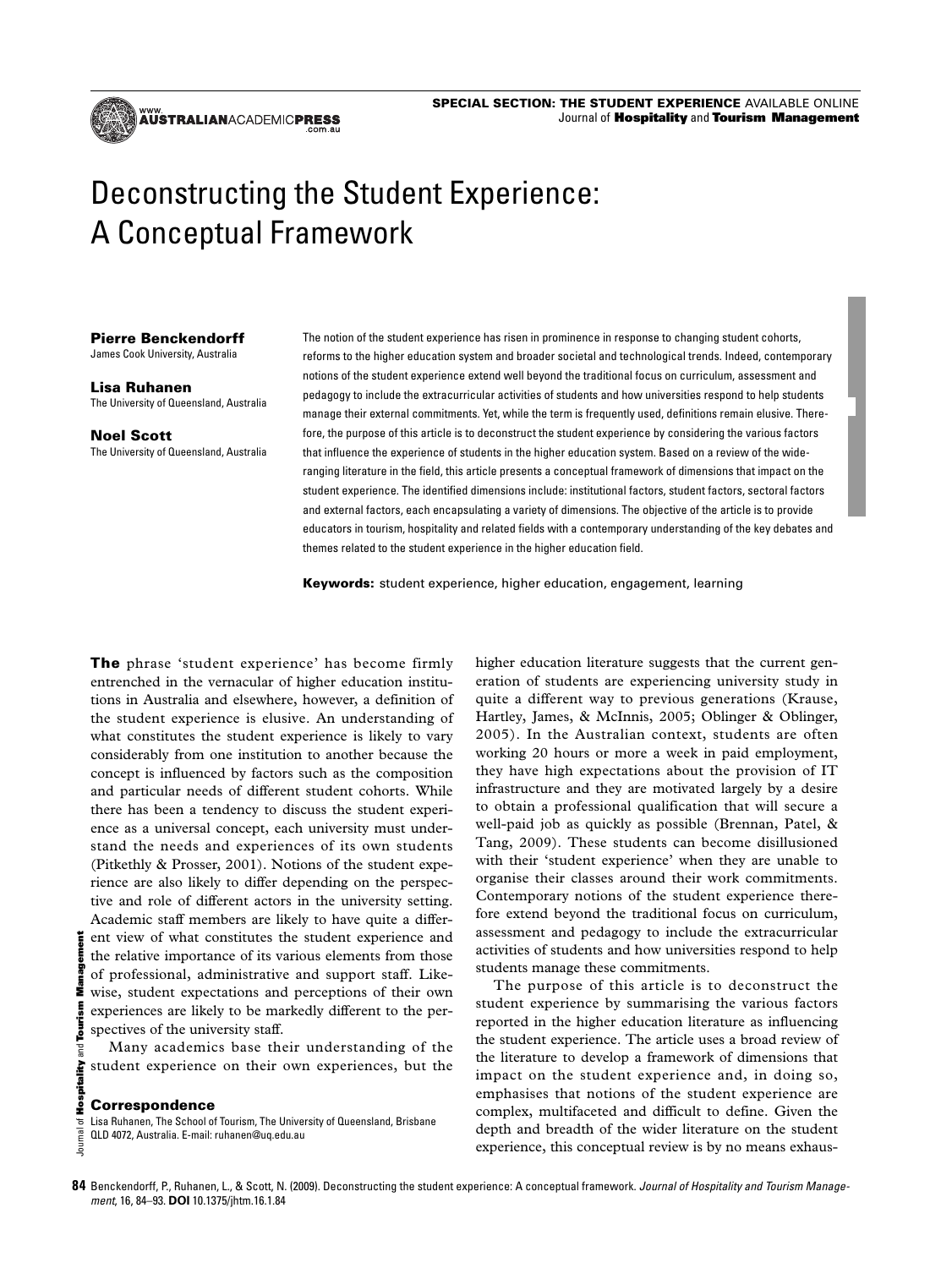tive but it is intended to provide educators in tourism, hospitality and related fields with a contemporary overview of the major themes and topics that have been discussed in the higher education field. The article also provides a framework for positioning and locating the more focused tourism and hospitality studies presented in this special issue.

#### **Deconstructing the Student Experience**

Harvey, Burrows and Green (1992) are credited with first coining the term student experience in response to a report finding that claimed this factor is the most important in assessing quality in higher education. Harvey et al. (1992, p. 1) note that 'this is not restricted to the student experience in the classroom but to the total student experience'. Internationally, institutions have adopted the term student experience as a phrase that encompasses not only the academic aspects of teaching, learning and curriculum but also student lifestyle and extracurricular activities, academic advice, support and mentoring, and work experiences (Purdue University, 2004). For instance, the City University of Hong Kong (n.d.) acknowledges that learning in a higher education setting not only takes place in the classroom but incorporates a whole range of experiences. Similarly, research on the student experience undertaken by the United Kingdom's Higher Education Policy Institute in association with UNITE (2005) reflects the notion that the student experience encapsulates both academic and nonacademic activity. Their survey addresses a range of issues considered to underpin the student experience including: student life, accommodation, paid employment, academic life, finances and postgraduation expectations. In the United States, academic research on the topic of the student experience is grounded in campusbased experiences. In summarising the broad literature in this field, Terenzini and Reason (2005) identify two broad dimensions that underpin the United States student experience research: an intra-individual dimension, that is, the nature, structure and processes of individual human growth; and an interindividual dimension, referring to aspects associated with student behaviour and change including demographic and other student characteristics. The literature therefore suggests that a range of interacting personal attributes as well as institutional practices impact on the student experience (Thomas, 2002).

In deconstructing the student experience, the range of factors identified in the literature that appear to influence the student experience can be grouped broadly into four dimensions:

- Institutional dimensions a growing body of research has focused on how universities and staff can better manage the learning experience and this represents by far the largest focus of research into the student experience (Krause et al., 2005; McInnis, 2003; McInnis, Griffin, James, & Coates, 2001; Terenzini & Reason, 2005).
- Student dimensions the higher education literature also suggests that the perceived quality of the

student experience, as well as outcomes such as retention and student satisfaction, are strongly influenced by individual student characteristics (Australian Council for Educational Research, 2009).

- $Sector$ -wide dimensions  $-$  universities themselves are part of a broader system of institutions and are therefore influenced by sectorwide trends that emerge as a result of competition or cross-institutional collaboration (Altbach, Reisberg, & Rumbley, 2009; Brennan et al., 2009; Richardson & Skinner, 1990).
- External dimensions  $-$  as is the case with any system or phenomenon, the student experience is also influenced by external trends and changes such as government policies, technological innovations and economic pressures (Altbach et al., 2009; Brennan & Bennington, 2000; McInnis, 2003).

Figure 1 summarises a range of factors developed from the broader literature that influence the student experience using these four dimensions. The growing interest in the student experience has been fuelled by the realisation that they are linked closely with a range of outcomes, including student engagement, satisfaction, retention and employment outcomes. The figure indicates that the four dimensions interact to create highly individual and dynamic student experiences, and this experience, in turn, influences a range of outcomes. The framework in Figure 1 provides the basis for the review of the student experience literature provided in the remainder of the article.

### **Institutional Influences on the Learning Experience**

Despite a growing body of literature focused on how institutions can manage and improve the student experience there is a dearth of studies examining internal university organisational influences on the student experience (Terenzini & Reason, 2005). These influences include institutional structures, curricular configurations, budgetary and staffing issues, policies relating to course sizes and staffing of introductory and first-year courses, and faculty recruiting and reward policies. Terenzini and Reason (2005) claim that all of these factors are important in directly or in directly shaping students' learning experiences.

A pragmatic starting point for trying to identify the myriad of institutional influences is to examine some of the instruments and constructs that are used to measure various elements of the student experience. There have been many attempts in Australia and overseas to measure the student experience. The most prominent instrument used to measure the student experience across the Australian Higher Education sector is the Course Experience Questionnaire (CEQ).

The CEQ gathers data on the teaching and learning experiences of graduates of all Australian universities. The CEQ is normally mailed to every person completing an undergraduate qualification in Australia in the year following completion of their course. It must be noted at the outset that CEQ does not pretend to measure every aspect of teaching, nor does it explore all of the dimensions that make up the student experience (McInnis, 1997). It is not the purpose of this article to provide a detailed critique of the CEQ; rather the discussion will focus on the con-